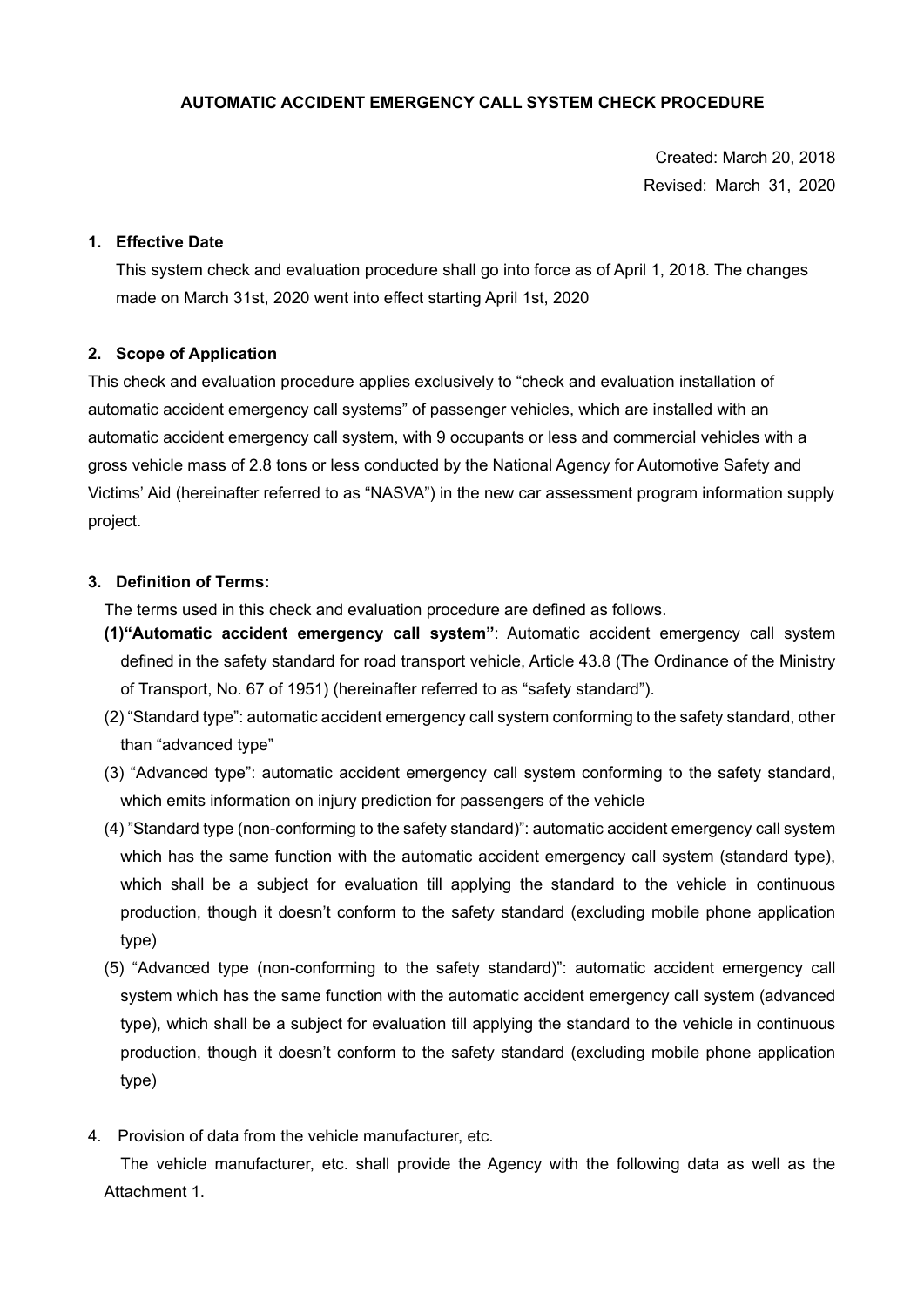- (1) Test results for certification of the standard (limited to the automatic accident emergency call system): test results for certification of the standard or equivalent data as per the safety standard, Article 43.8 (automatic accident emergency call system), corresponding to the vehicle model to confirm its system and to evaluate.
- (2) Instruction manual, catalogs and data disclosed to public through the website (excluding automatic accident emergency call system (standard type): such information on the vehicle to confirm its system and to evaluate, equipped with the automatic accident emergency call system (advanced type) or the system having the equivalent function with the automatic accident emergency call system (advanced type) though it doesn't conform to the safety standard.

If the data location or the type of the data are more than one, a document to explain their correlation shall be attached. (can be submitted in copied document)

(3) Self certification with a signature or a seal: self-certification with a signature or a seal by the person in charge to confirm that the vehicle to confirm its system and to evaluate shall be equipped with the automatic accident emergency call system (advanced type) or the system having the equivalent function with the automatic accident emergency call system (advanced type) (excluding mobile phone application type), though it doesn't conform to the safety standard, only if the information described in (2) cannot be submitted.

## 5. Confirmation procedure

To confirm that the automatic accident emergency call system is equipped as per 4. (1).

To confirm which of the definition of terms in 3. shall correspond to the automatic accident emergency call system by confirming if the system has information emission function for injury prediction for passengers and is equipped with the automatic accident emergency call system as per 4. (2) and 4. (3).

#### 6. Evaluation

Evaluation point for the automatic accident emergency call system shall be as follows.

"Standard type": 2 points

"Advanced type": 8 points

"Standard type" (non-conforming to the safety standard): 2 points

"Advanced type" (non-conforming to the safety standard): 8 points

#### 7. Recording of the results

To record which of the definition of terms in 3. shall correspond to the results, in the Attachment 2 after confirming as per 5.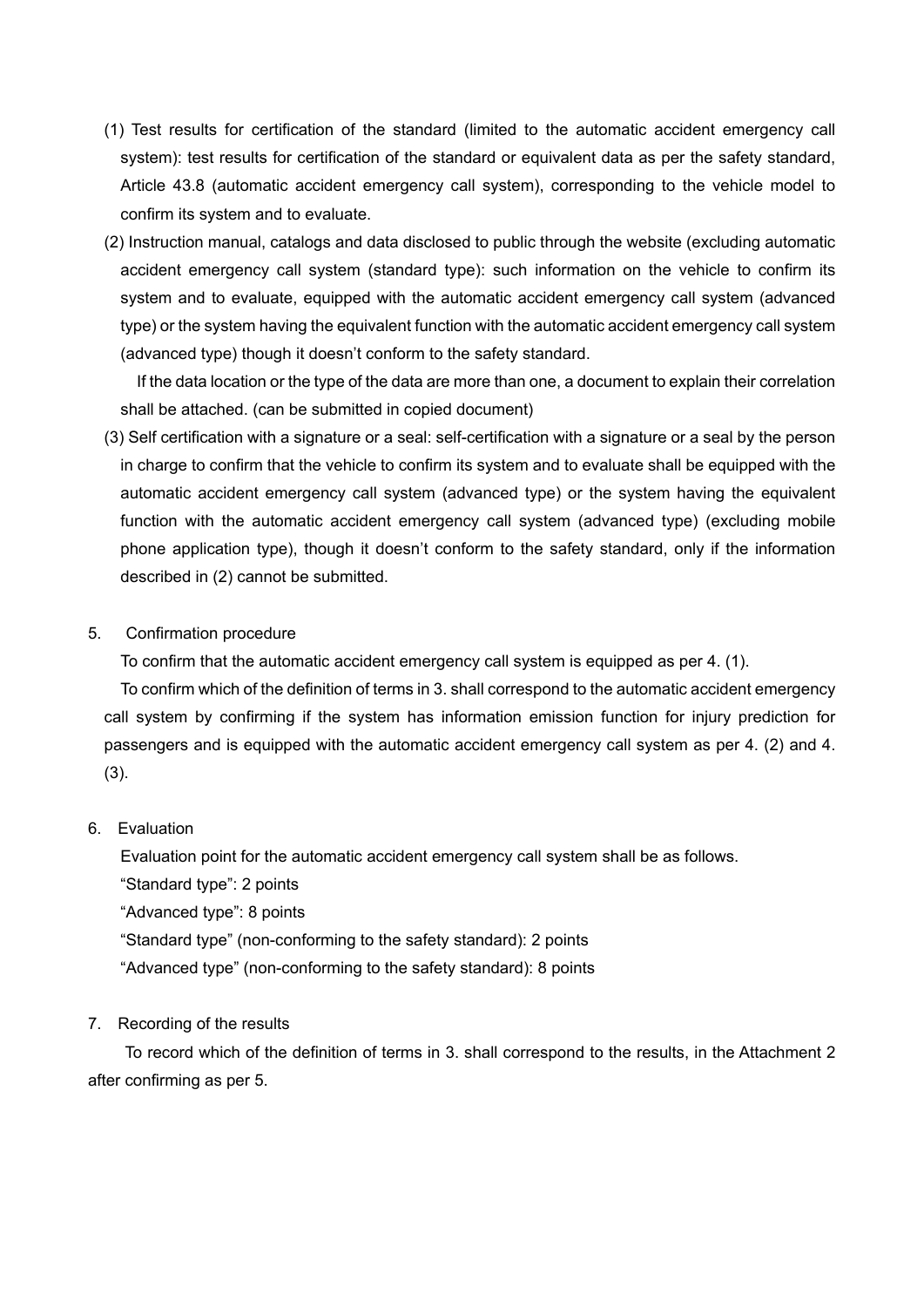Attachment 1 Data on the vehicle to confirm the automatic accident emergency call system [Filled in by the vehicle manufacturer, etc.]

- 1. Data on the tested vehicle
	- Car name model (common name):  $\sqrt{2}$  ( )
- 2. Declaration by the vehicle manufacturer, etc.
	- ・Safety standard: conforming or non-conforming
	- ・Type of call system: standard type / advanced type
	- ・Type: standard type / advanced type / standard type (non-conforming to the safety standard) / advanced type (non-conforming to the safety standard)
- 3. Attached document
	- ・Test results for certification of the standard:
	- ・Data disclosed to public:
	- ・Self-certification: